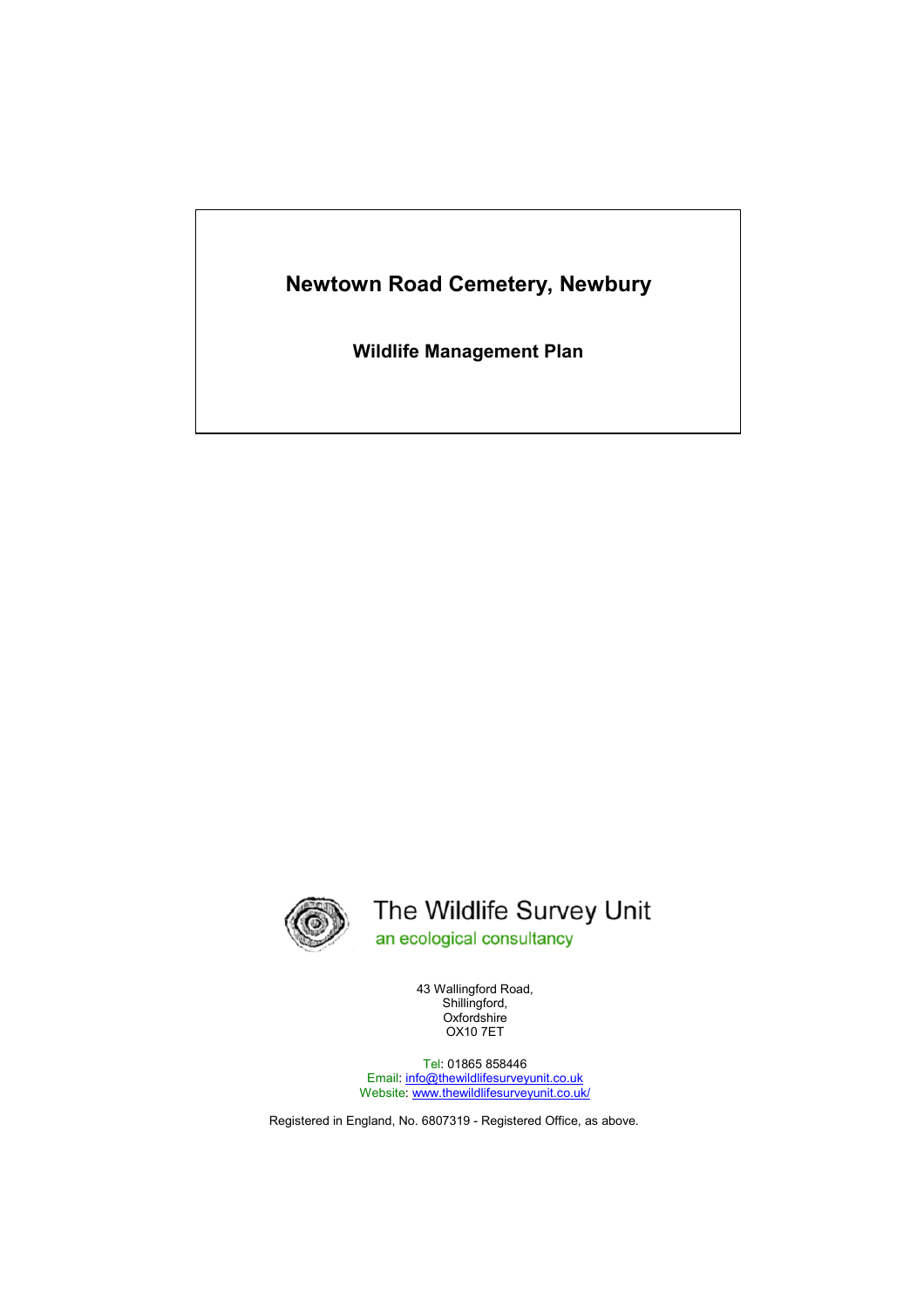## **CONTENTS**

| $\mathbf{1}$ . |  |
|----------------|--|
| 1.1            |  |
| 1.2            |  |
| 1.3            |  |
| 2.             |  |
| 2.1            |  |
| 2.2            |  |
| $\overline{3}$ |  |
| 3.1            |  |
| 3.2            |  |
| 3.3            |  |
| 3.4            |  |
| 3.5            |  |
| 4              |  |
| 5              |  |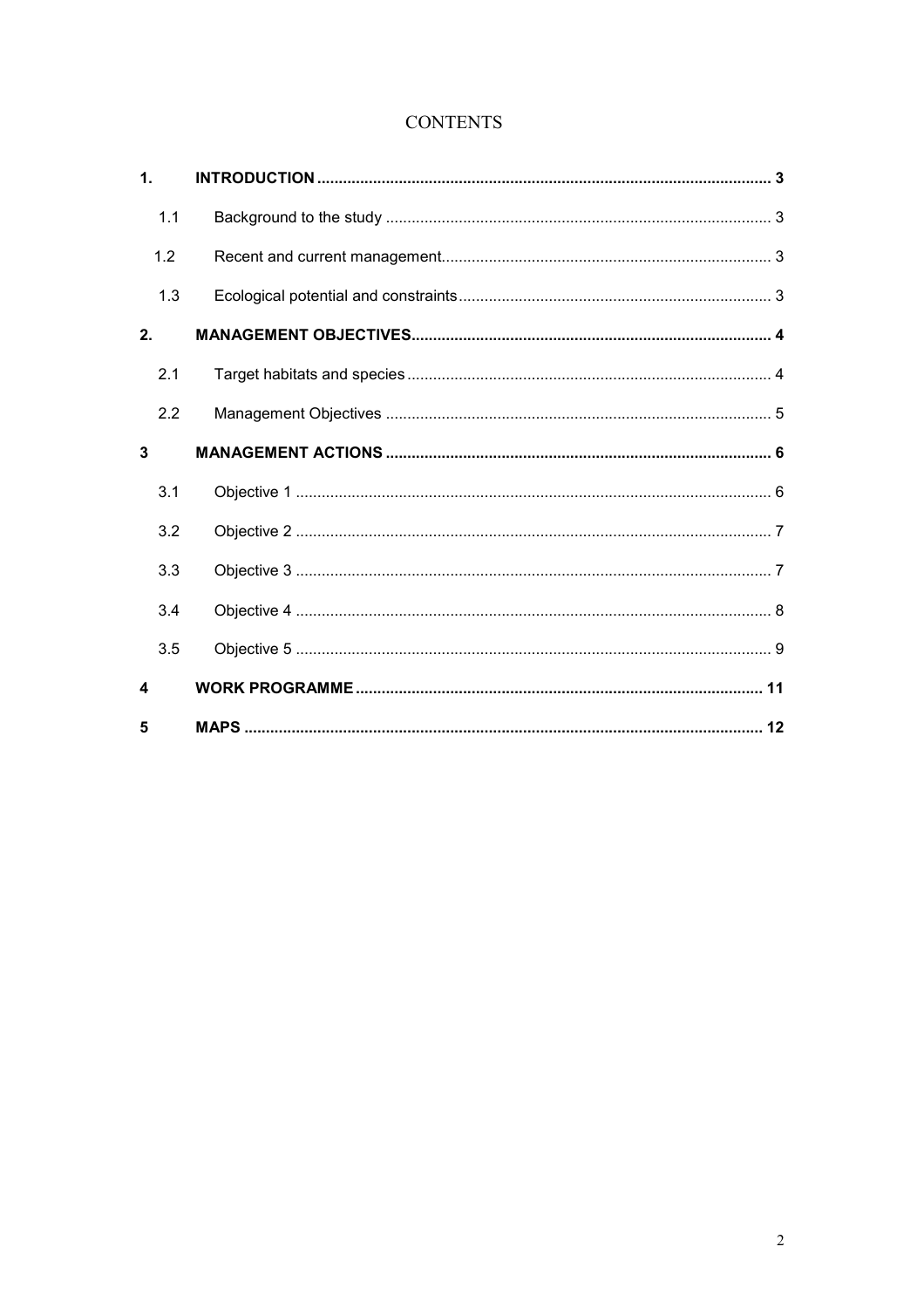#### **1. INTRODUCTION**

#### **1.1 Background to the study**

The Wildlife Survey Unit were commissioned by Newbury Town Council in January 2010 to produce a Wildlife Management Plan for the Newtown Road Cemetery in Newbury, Berkshire.

The production of the plan follows the baseline ecological surveys undertaken in 2009, these included a Phase 1 Habitat Survey, Protected Species Scoping Survey and a Bat Inspection and Emergence Survey (TWSU 2009).

This plan solely relates to the management of the flora and fauna found within the Newtown Road Cemetery site.

#### **1.2 Recent and current management**

Following the closure of the site, there has been very little in the way of management. There has been no public access to the site, with access restricted to those undertaking grass cutting, tree works and upkeep of the chapel and built structures.

The grassland component of the cemetery including the path areas and grass between headstones has been subject to an intensive cutting regime by strimming up to eight cuts per year. No artificial fertilizer has been used on the sward.

### **1.3 Ecological potential and constraints**

The site is relatively small, being approximately 1.75ha, this constrains what populations of species can actually feasible be present. Perhaps more importantly, the site is completely surrounded by housing and development. This effectively restricts the ecology on the site, narrowing it down to the species that were present when the site first became a cemetery and were able to survive the management up to the current day. The only other species, which could have appeared during this period, were those transferred by man, or those that can disperse by air or fly or those thrive in an urban area.

Although the site is not an active cemetery, it's previous use does have constraints on any future management. There are several War Graves within the cemetery and these have to be well maintained and cannot be neglected. The headstones of the graves themselves prevent machinery working between them, such as mechanical grass cutters and the narrow paths between the headstones prevent vehicle access.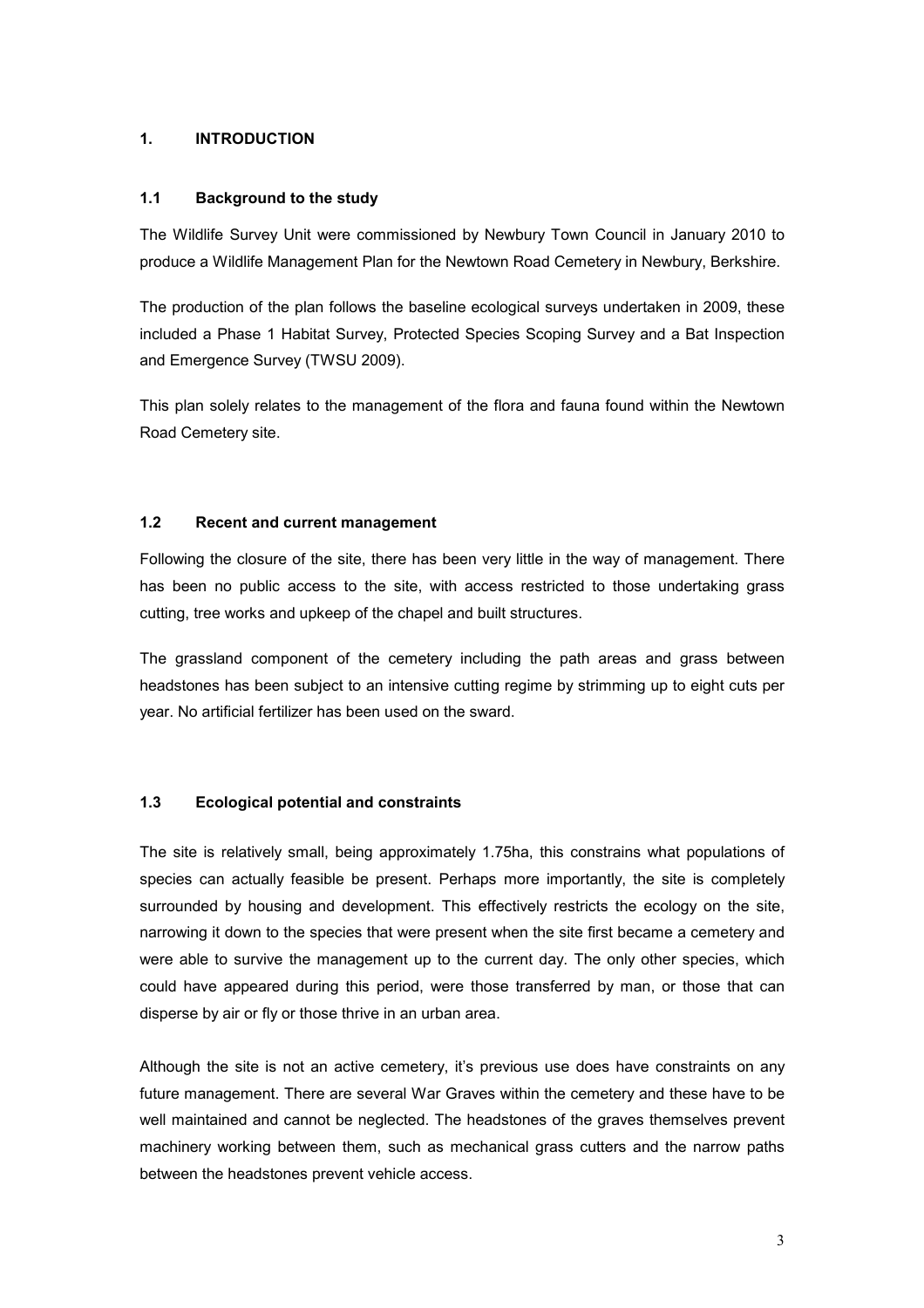#### **2. MANAGEMENT OBJECTIVES**

#### **2.1 Target habitats and species**

The Phase 1 Habitat Survey of Newtown Road Cemetery undertaken during 2009 identified the following habitat of conservation importance present within the site:

#### **Neutral Grassland –** A Berkshire Local Biodiversity Action Plan broad habitat

This grassland forms the majority of the site and a total of 67 species were recorded during the survey. However the survey was undertaken late in the season, in September, so early flowering species may have been under recorded. The species diversity is the product of the continuous length of time it has been grassland and the lack of fertiliser applied, features such as anthills are only found in mature grasslands. The area of this habitat is approximately 1.75ha and this habitat is the single most important feature of the cemetery site.

The Protected Species Scoping Survey and Bat Survey, again undertaken during 2009, identified the following species of conservation importance present on the site:

- **Common Pipistrelle** protected as a 'European Protected Species' under Schedule 2 of the Habitats Regulations.
- **Soprano Pipistrelle** protected as a 'European Protected Species' under Schedule 2 of the Habitats Regulations and a UK Biodiversity Action Plan (UKBAP) priority species.
- **Brown Long-eared** protected as a 'European Protected Species' under Schedule 2 of the Habitats Regulations and a UKBAP priority species.
- **Song Thrush** A UKBAP priority species.

The three bat species were recorded during the nocturnal bat surveys, one of the species, Common Pipistrelle, was recorded roosting on the site in the Cedar of Lebanon directly adjacent to the chapel. The two other species were recorded commuting or foraging on the site. The amount of roosting habitat on the site is very limited as the trees that are on site are well maintained and any dead wood or rot is removed as part of the management of the site. The dark vegetated areas of the site provide foraging potential, however the edges of the site suffer from light pollution from adjacent residential areas.

The Song Thrush was recorded during the Protected Species Scoping Survey, although this actual individual may have been a migrant, it is thought likely that Song Thrush would breed on the site. Potential nesting habitat would include the evergreen trees on the site, such as Yew, and the hedge with trees in the central section of the cemetery.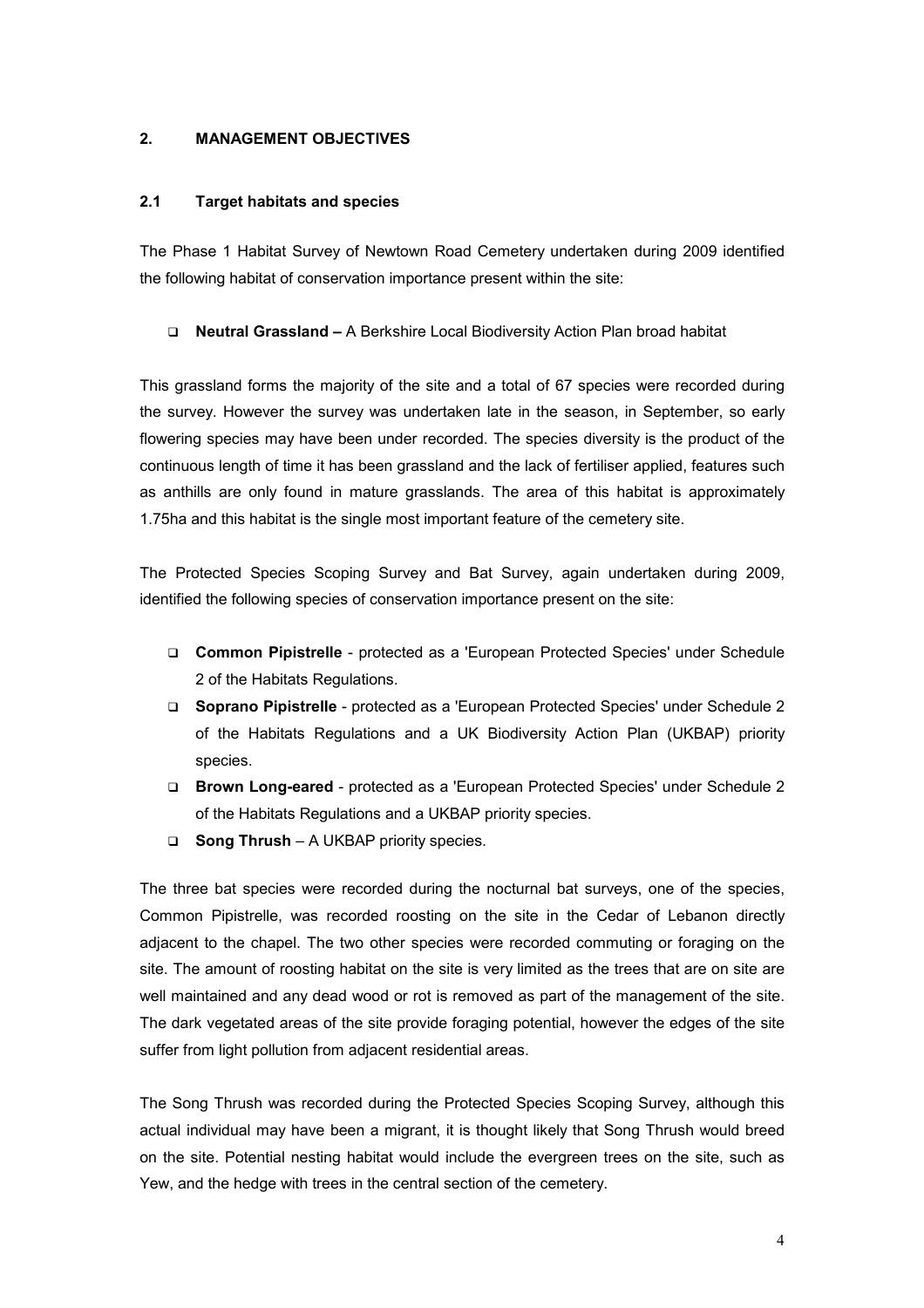Other species of conservation concern, which could be feasibly be encouraged on the site would include:

 **Stag Beetle** *Lucanus cervus* - A UKBAP priority species, Appendix 2 of the Habitats **Directive** 

#### **2.2 Management Objectives**

The following management objectives are recommended:

**Objective 1**: Maintain and increase the biodiversity present within the Newtown Road Cemetery.

**Objective 2**: Maintain and improve the conservation value of the Neutral Grassland habitat.

**Objective 3**: Maintain and increase the population of the four species of conservation importance present, Common Pipistrelle, Soprano Pipistrelle, Brown Long-eared and Song Thrush and provide habitat for other species of conservation concern that aren't present, to encourage their colonisation of the site.

**Objective 4**: Provide public access to and information about the biodiversity present within the cemetery.

**Objective 5**: Annually monitor the biodiversity present in the cemetery and review the success of the management of the cemetery, implement changes to the management plan where needed.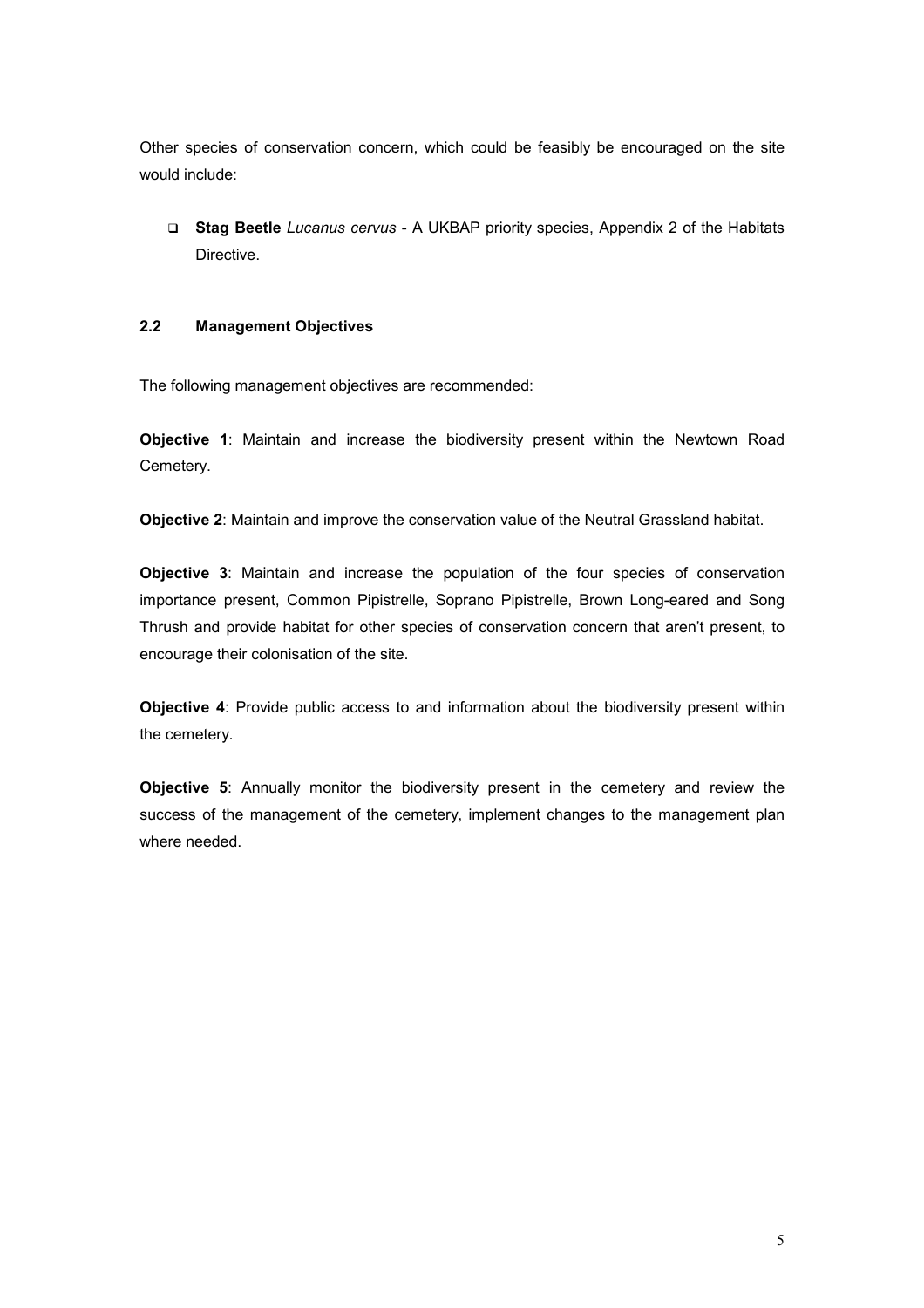#### **3 MANAGEMENT ACTIONS**

#### **3.1 Objective 1**

#### *"Maintain and increase the biodiversity present within the Newtown Road Cemetery"*

The management of trees and shrubs within the cemetery should encourage biodiversity whilst still meeting the requirements of health and safety. Regular tree inspections will occur therefore it is vital that all trees can be inspected for rot and fungus especially near the base. The epicormic growth around the base of the lime avenue provides good nesting bird opportunities and this should be maintained on a three year cycle, with a third of the epicormic growth cut back each winter. All tree works must occur outside the breeding bird season (March to August inclusive).

The perimeter wall of the cemetery holds many plants, mosses and lichens, the management of this must be sympathetic whilst taking into account the need to maintain it's structural soundness. All plants, mosses and lichens should remain on the wall, with the exception of large woody specimens of Buddleja *Buddleja davidii* and Ivy *Hedera helix*. These should be removed during the winter; removal of the ivy should be firstly by cutting of the main stem, then removal in several weeks when the rest of the material has died back. No Ivy should be allowed to grow over the wall of the cemetery.

There is a very limited amount of habitat for nesting birds on the site, the provision of habitat for Song Thrush will be detailed in Section 3.3. Species of Conservation Concern, which could benefit from nestbox provision, would include House Sparrows and Starlings and Swifts. Suitable nestboxes are for House Sparrows Box 3SV with predator protection entrance hole 34mm and the same box for Starlings with a 45mm entrance hole (both available at http://www.envisage-wildcare.co.uk/index.php) . These are specially protected to prevent Grey Squirrel damage which is likely to happen on this site. Tawny Owls could also be encouraged to nest on the site, a suitable box is available from The Nestbox Company (http://www.nestbox.co.uk/tawnyowl.shtml). It is recommended that 10 House Sparrow boxes, 4 Starling boxes and 2 Tawny Owl boxes are purchased. The boxes should be fitted by an ecologist at a height of 3m on a tree facing northwest, north or northeast.

Provision of habitat for invertebrates could be achieved by placing these along the south facing wall on the site. These are commercially available, such as the Mason Bee Nest (both available at http://www.envisage-wildcare.co.uk/index.php), it would also make a great project for local school children or the friends group to create their own using the instructions for a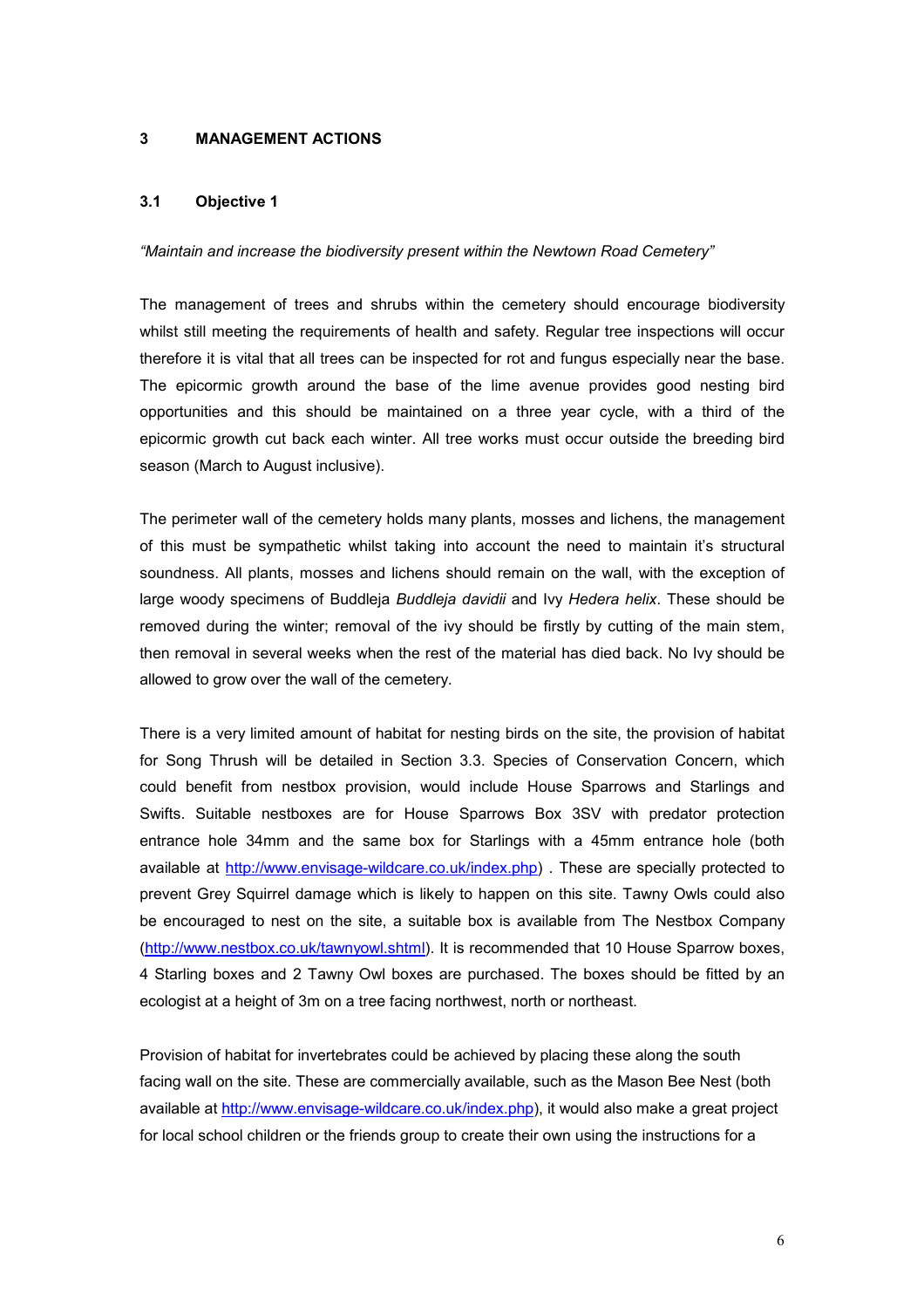bee hotel at

http://www.buglife.org.uk/Resources/Buglife/Create%20a%20bee%20hotel%20.pdf.

#### **3.2 Objective 2**

*"Maintain and improve the conservation value of the Neutral Grassland habitat"* 

The current cutting regime is replicating an extreme grazing regime, with eight cuts per year, with the cuttings maintained within the sward, this predominates a grassland community dominated by those plants that can thrive under such grazing pressure. A reduction in cutting and careful timing would allow those plant species within the sward that are susceptible to intensive cutting to flower and set seed.

It is not feasible to change the cutting regime for the whole site, the map in Section 5 details three areas which have little in the way of headstones within them and could be easily managed. These areas would need to be fenced or demarcated somehow and then signposted to allow the public information on the management changes.

A hay cutting regime should be implemented with a first cut undertaken late June/ early July, with a second cut in September. Cutting should be undertaken by strimmer/brushcutter, as it is unfeasible to use a mowing machine amongst headstones, all cutting should be left for 1-2 weeks then raked and removed. Compost heaps could be created along the south-facing wall to create invertebrate habitat and also to act as a feature.

Removing the cuttings will restrict nutrient input into grassland, especially with no fertilizers being used on the sward. Any woody species growing within the sward should be removed.

#### **3.3 Objective 3**

*"Maintain and increase the population of the four species of conservation importance present, Common Pipistrelle, Soprano Pipistrelle, Brown Long-eared and Song Thrush and provide*  habitat for other species of conservation concern that aren't present, to encourage their *colonisation of the site"* 

It is recommended that roosting opportunities for bats are created on site as currently the only roosting habitat is the Chapel or the limited dead wood and splits in the existing trees. Suitable boxes for the species present would include Schwegler 2FN box (available at http://www.envisage-wildcare.co.uk/index.php), the provision of 9 boxes would provide a start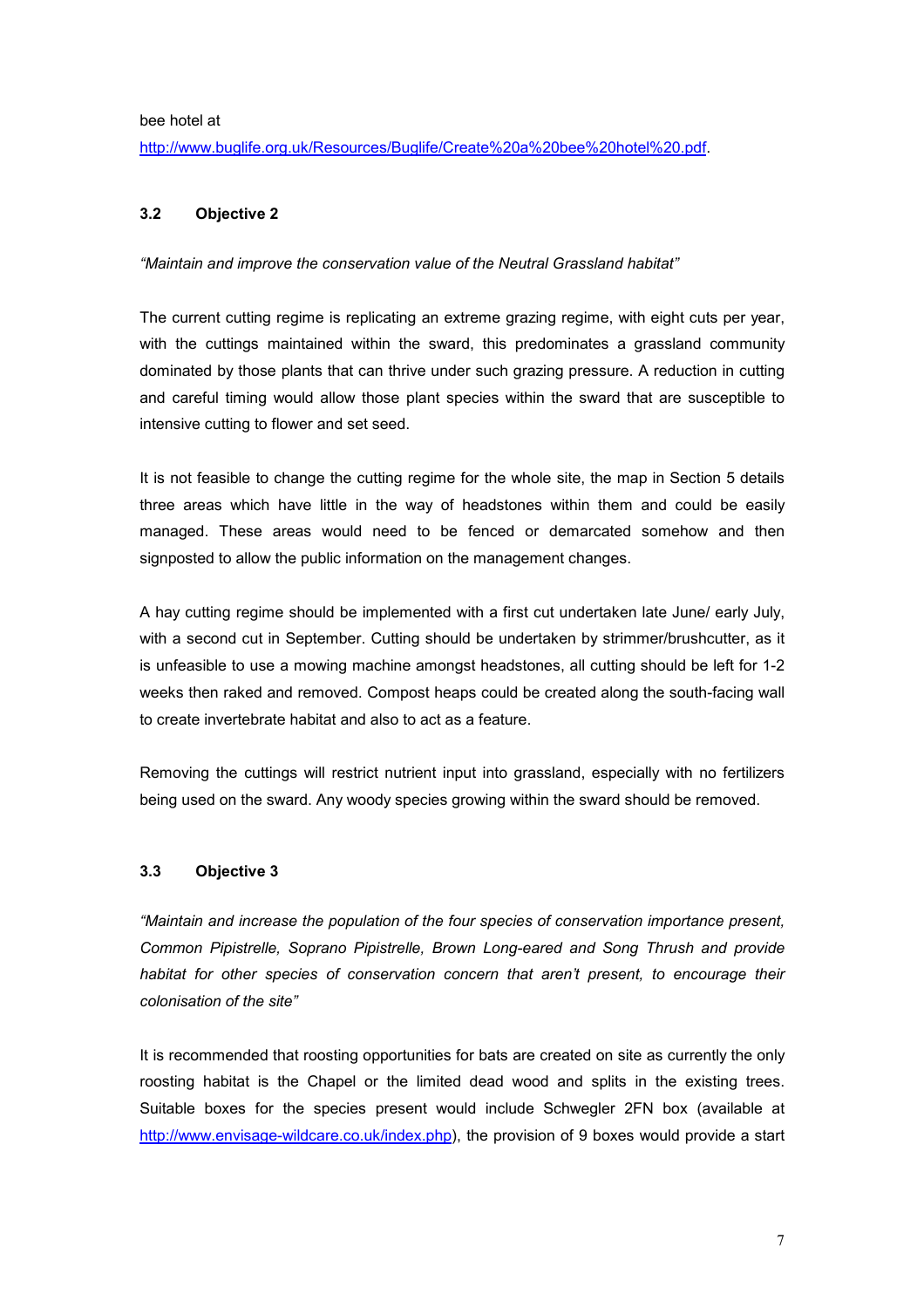to roosting provision on the site. The boxes should be fitted by an ecologist at a height of 3m facing south with a clear area beneath and not in direct illumination from streetlights.

Song Thrushes typically nest in areas of dense cover, on this site this is likely to be any of the conifers, such as the Yew *Taxus bac*cata or areas of Bramble *Rubus fructicosus agg*. It is recommended that current Bramble areas are allowed to expand, these are currently surrounding the cemetery building in the centre of the site and surrounding a Yew tree adjacent to the south-facing wall. Any reduction of Bramble cover should be undertaken during winter only to prevent any disturbance to nesting birds. The flowering and fruiting of Bramble would also benefit invertebrates such as Butterflies and birds feeding on the berries in the autumn. Maintenance of short turf in the Neutral Grassland would also benefit Song Thrushes.

Habitat for Stag Beetles could easily be created from left over wood from tree works, the creation of log piles along the south-facing wall would provide excellent habitat for this species. It would also create a range of conditions for other invertebrates even if it is unsuccessful at bringing Stag Beetles onto the site. It is important that these log piles are left for a long period of time until they are rotted and replaced. Ideally some log piles should be in the shade where possible, and areas along the western wall are suitable. The number of log piles that can be created will depend on the amount of wood available from year to year.

#### **3.4 Objective 4**

#### *"Provide public access to and information about the biodiversity present within the cemetery"*

Currently the cemetery has no public access, there is ongoing works to make the cemetery safe by filling in vaults beneath the grave, once this process has been completed the cemetery will be opened up to the public. A network of paths is present but has not been maintained apart from intensive grass cutting.

It is important to have a system of main routes around the cemetery, which are accessible to all, including those in wheelchairs. The main path network is highlighted in the map in Section 5, this must be kept clear and well maintained at all times. It is recommended that:

- $\Box$  Where possible wood chippings created from branch removal/tree works on the site are used as a path lining, this may require rolling to create an even surface.
- Areas which are not covered in wood chips should be strimmed as is currently done, 8 times a year.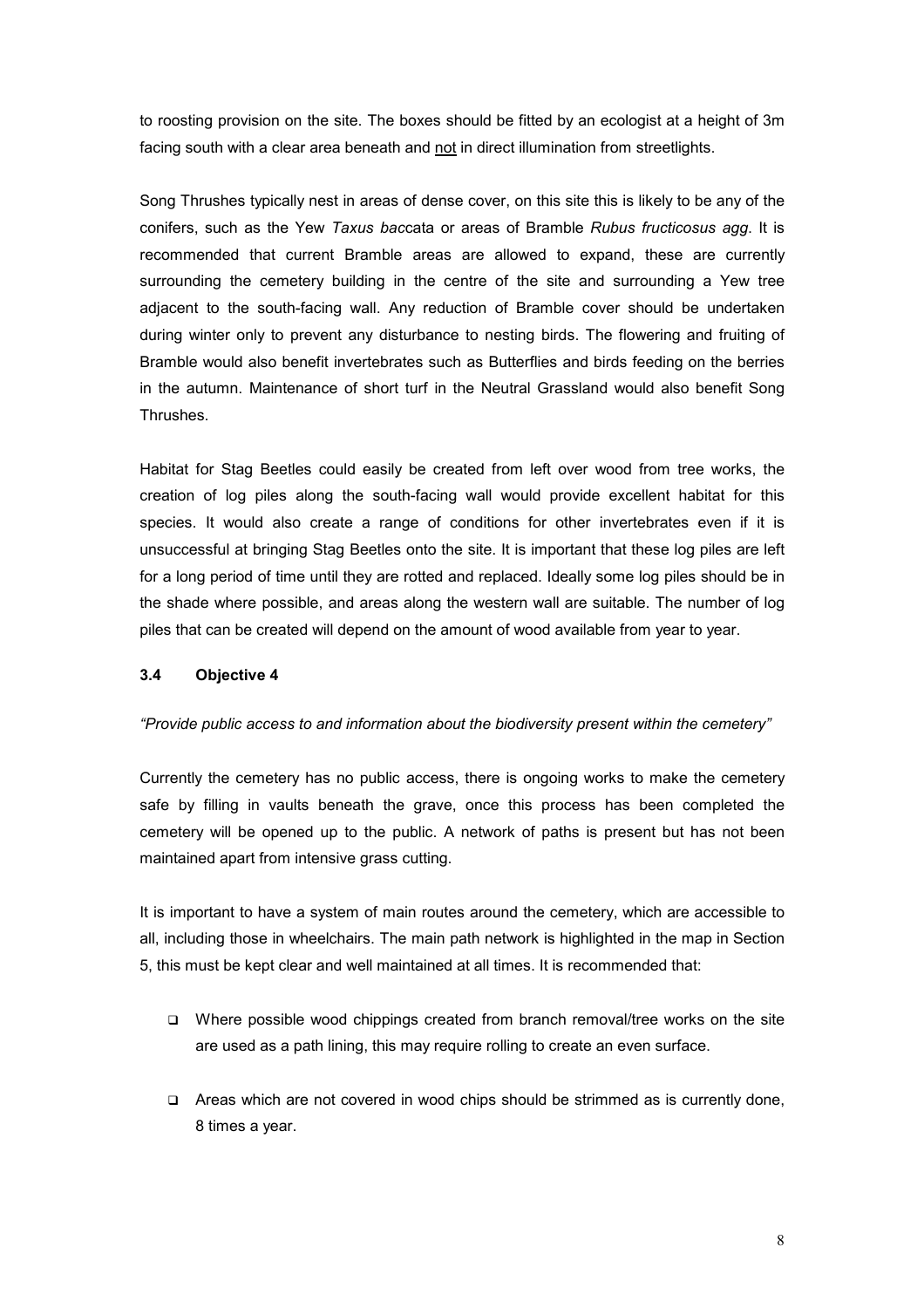□ All overhanging branches should be removed, such that there is a 2.5m high corridor above the path network in all areas. Any branches removed should be chipped or added to wood piles (see Section 3.3)

To provide interpretation and increase public knowledge of the wildlife management plan and it's objectives, it is recommended that:

 $\Box$  A series of information boards are erected at location along the main path network, in areas of interest. These boards should involve the friends group or local schools to create artwork or pictures for them.

#### **3.5 Objective 5**

*"Annually monitor the biodiversity present in the cemetery and review the success of the management of the cemetery, implement changes to the management plan where needed"* 

It is crucial for the success of the management plan that changes to the key target habitats and species are recorded, in order that the management can be maintained or changed if the desired outcome is not occurring. It is also desirable that monitoring is undertaken by voluntary groups or the friends group where possible.

It is recommended that the following surveys are undertaken:

- $\Box$  A detailed botanical survey using the National Vegetation Classification methodology, to assess the change in vegetation community within both the Neutral Grassland area and the area managed under a hay-cutting regime. This needs to be undertaken in May or June prior to any cutting being undertaken.
- Monitoring of the bat boxes placed on the site should occur during April, May, August, September and October. This needs to be undertaken by a licenced batworker.
- A breeding bird survey using the Common Birds Census survey methodology (http://www.bto.org/birdtrends2000/cbc.htm). This would provide information on the species present within the site, their breeding status and distribution and number of territories. This would be especially relevant for Species of conservation Concern such as Song Thrush, Starling and House Sparrow.

The original baseline surveys were limited in extent and time and therefore further surveys are recommended to find out what other species are present within the cemetery. Ideally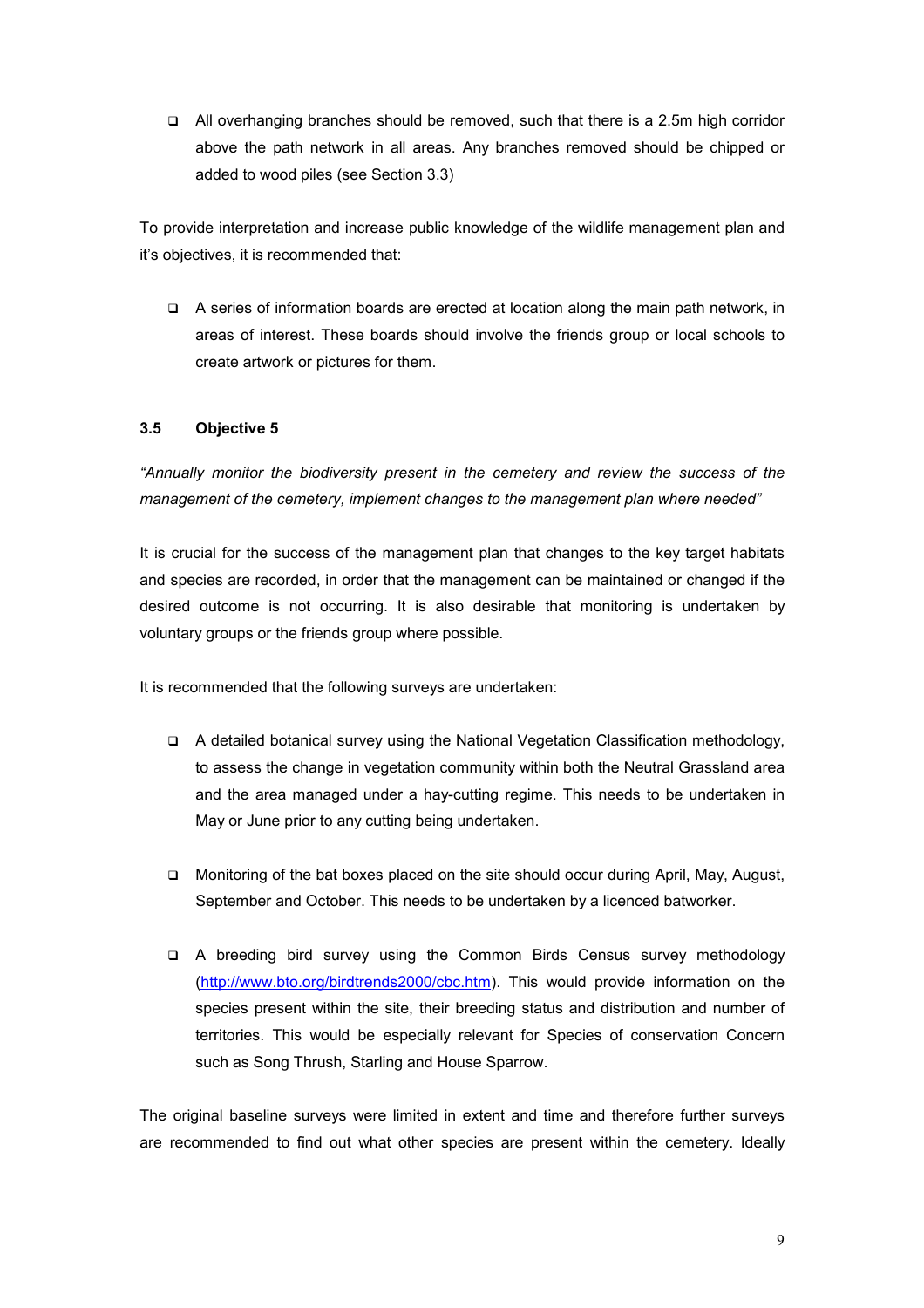these surveys where possible should be undertaken by members of the friends groups or by local volunteer organizations. The following surveys could be undertaken:

- Invertebrates Local groups such as the Berkshire Network for Invertebrate Conservation should be contacted to see if they are interested in undertaking surveys of the site to provide baseline data and to see if any Species of Conservation Concern exist on the site (http://www.chrisraper.org.uk/BNIC/index.htm).
- Lichens as above, contact TVERC.

All results should be compiled and held at a central source, such as Newbury Town Council and a member of the Friends Group. The records should also be made available to the Thames Valley Environmental Records centre (http://www.tverc.org/).

A meeting should be undertaken at the end of each year in December with all interested parties to discuss the successes and failures of the management during preceding year and to develop the current Wildlife Management Plan accordingly.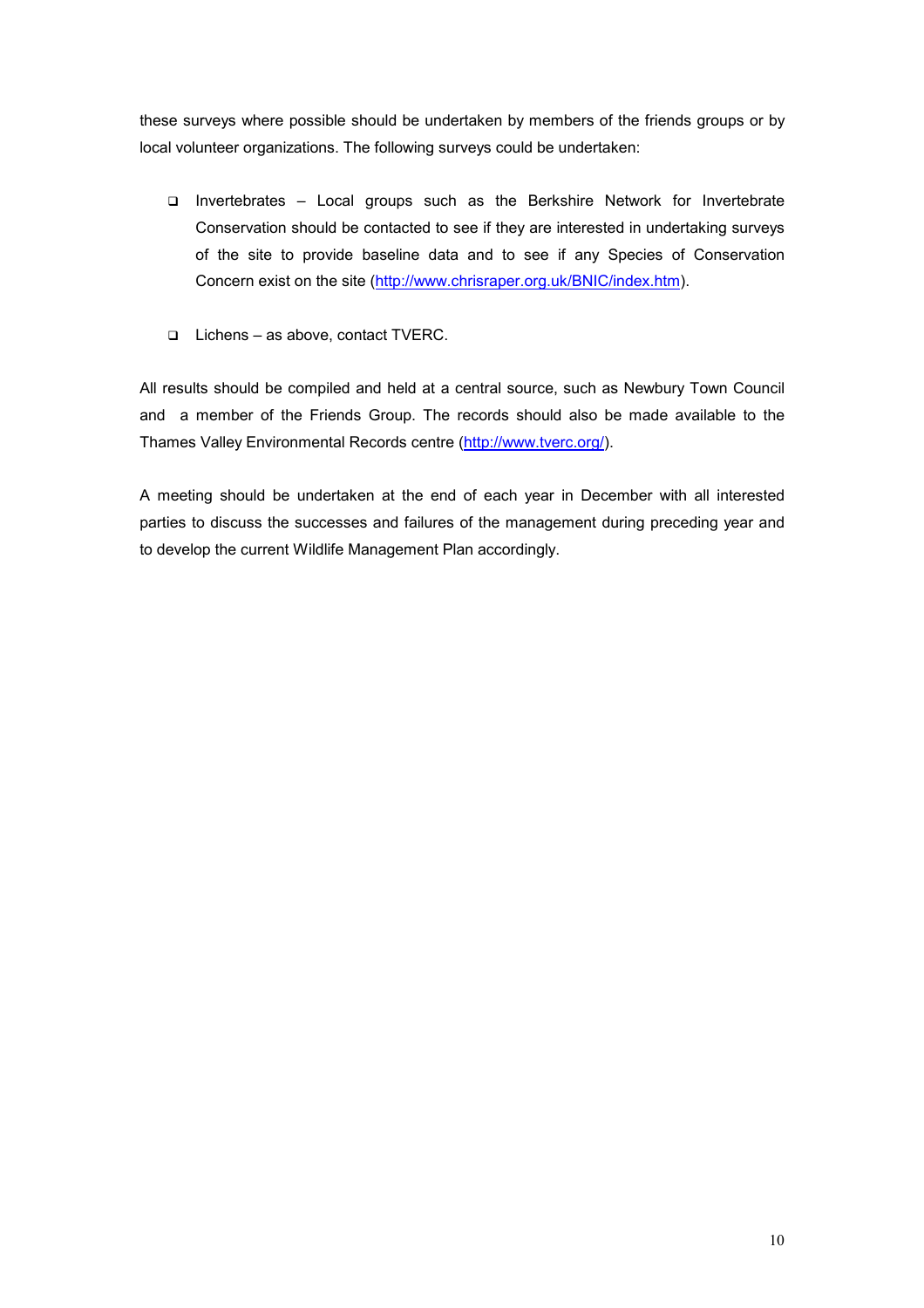#### **4WORKPROGRAMME**

| <b>Management Action</b>                                                 | <b>January</b> |  | February |  | <b>March</b> |  | <b>April</b> |  | <b>May</b> |  | June |  | July |  | <b>August</b> |  | <b>September</b> |  | <b>October</b> |  | November December |  |  |  |
|--------------------------------------------------------------------------|----------------|--|----------|--|--------------|--|--------------|--|------------|--|------|--|------|--|---------------|--|------------------|--|----------------|--|-------------------|--|--|--|
| <b>Objective 1</b>                                                       |                |  |          |  |              |  |              |  |            |  |      |  |      |  |               |  |                  |  |                |  |                   |  |  |  |
| Tree management<br>works                                                 |                |  |          |  |              |  |              |  |            |  |      |  |      |  |               |  |                  |  |                |  |                   |  |  |  |
| Removal of plants from<br>perimeter wall                                 |                |  |          |  |              |  |              |  |            |  |      |  |      |  |               |  |                  |  |                |  |                   |  |  |  |
| <b>Objective 2</b>                                                       |                |  |          |  |              |  |              |  |            |  |      |  |      |  |               |  |                  |  |                |  |                   |  |  |  |
| Cutting of designated<br>grassland management<br>areas                   |                |  |          |  |              |  |              |  |            |  |      |  |      |  |               |  |                  |  |                |  |                   |  |  |  |
| <b>Cutting of remaining</b><br>grassland area                            |                |  |          |  |              |  |              |  |            |  |      |  |      |  |               |  |                  |  |                |  |                   |  |  |  |
| <b>Objective 3</b>                                                       |                |  |          |  |              |  |              |  |            |  |      |  |      |  |               |  |                  |  |                |  |                   |  |  |  |
| Management of<br><b>Bramble areas</b>                                    |                |  |          |  |              |  |              |  |            |  |      |  |      |  |               |  |                  |  |                |  |                   |  |  |  |
| <b>Objective 4</b>                                                       |                |  |          |  |              |  |              |  |            |  |      |  |      |  |               |  |                  |  |                |  |                   |  |  |  |
| Strimming of main path<br>network                                        |                |  |          |  |              |  |              |  |            |  |      |  |      |  |               |  |                  |  |                |  |                   |  |  |  |
| Removal of overhanging<br>branches around path<br>network                |                |  |          |  |              |  |              |  |            |  |      |  |      |  |               |  |                  |  |                |  |                   |  |  |  |
| <b>Objective 5</b>                                                       |                |  |          |  |              |  |              |  |            |  |      |  |      |  |               |  |                  |  |                |  |                   |  |  |  |
| <b>Detailed NVC Botanical</b><br>survey of grassland<br>management areas |                |  |          |  |              |  |              |  |            |  |      |  |      |  |               |  |                  |  |                |  |                   |  |  |  |
| Monitoring of bat boxes<br>by licensed batworker                         |                |  |          |  |              |  |              |  |            |  |      |  |      |  |               |  |                  |  |                |  |                   |  |  |  |
| <b>Breeding Bird Survey</b>                                              |                |  |          |  |              |  |              |  |            |  |      |  |      |  |               |  |                  |  |                |  |                   |  |  |  |